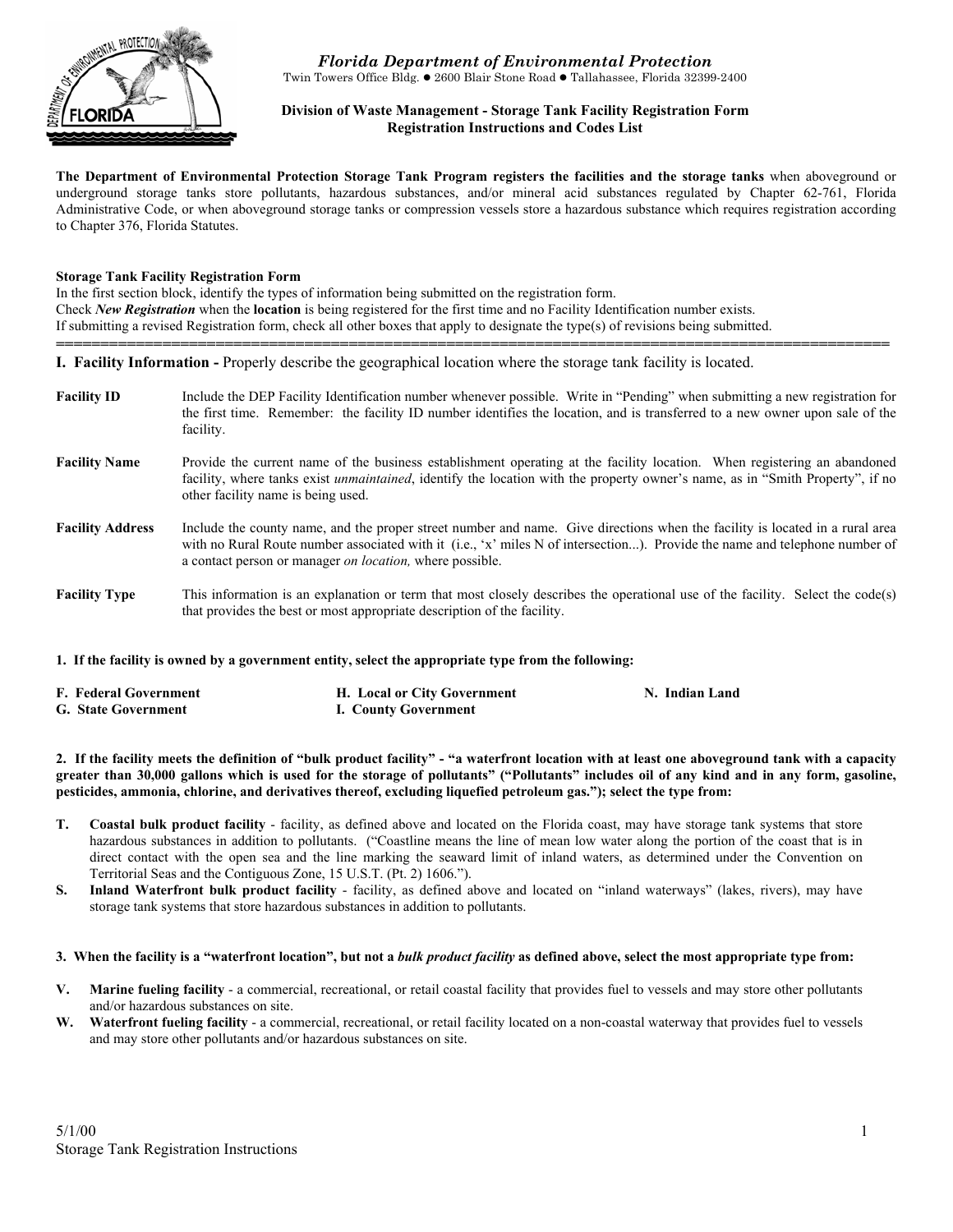### **Facility Type continued**

#### **4. When the facility is not described as above, select the most appropriate type from:**

- A. Retail Station primarily supplies vehicular fuel to automotive customers; may store other regulated substances.
- **C. Fuel User, Non-retail** primarily stores vehicular fuel and/or other pollutants or hazardous substances for consumption by facility/owner/operator.
- **D. Inland Bulk Petroleum Storage**  inland facility with no waterfront access, that has multiple active UST and/or AST storage systems used primarily for storage of pollutants intended for distribution. May also store hazardous substances on-site for facility consumption and/or distribution purposes.
- **E. Industrial Plant -** inland facility with no waterfront access; may include power plants and facilities designed for manufacturing and/or chemical processing; may have multiple active UST and/or AST storage systems used for storage of pollutants and/or hazardous substances intended for facility consumption.
- **J.** Collection Station maintenance or other related facility that acquires and temporarily stores used and/or waste oil prior to recycling and/or disposal.
- **K. Inland Bulk Chemical Storage** inland facility with no waterfront access, that has multiple active UST and/or AST storage systems and/or compression vessels used for storage of hazardous substances intended for distribution. May also store pollutants on site for facility consumption and/or distribution purposes.
- **L. Chemical User** facility primarily uses regulated hazardous substance tanks on site; may also store pollutants.
- **M. Agricultural** facility actively used in production of crops, plants, or livestock.
- **B. Residential (not regulated)** property used primarily for dwelling purposes; regulated substance used for non-commercial purposes; no UST exists > 1100 gallons.
- **P. UST Residential (>1100 gallons)** residence with USTs regulated by Federal Environmental Protection Agency.
- **Z. Other** Please identify the type of establishment that you are registering.

**North American Industry Classification System (NAICS),** developed jointly by the United States, Canada, and Mexico, has replaced the U.S. Standard Industrial Classification Code (SIC) system, effective January, 1997. The new system identifies new industry categories and reorganizes the current data more consistently. More information on this subject can be obtained from: National Technical Information Services, 5285 Port Royal Road, Springfield, Virginia 22161; (800) 553-6847. See also U. S. Department of Commerce Web Sites: **http://ntis.gov** and **http://www.census.gov/epcd/www/naics.html.** When possible – please select the most appropriate code for your facility.

**Financial Responsibility** – The demonstration of financial responsibility shall be made by the owner or operator in accordance with C.F.R. Title 40, Part 280, Subpart H. Write in your selection of the following:

- **1. None**
- **2. Insurance Carrier**
- **3.** Other Mechanism (includes all other financial responsibility methods meeting requirements of C.F.R. Title 40)

**24 Hour Emergency Contact -** Provide the name & telephone number of the Emergency Contact for this facility.

## **II. Responsible Party Information**

1. In the first block, provide the name, address, contact name, and telephone number of the individual(s) and/or business(es) that are responsible for the operation of the storage tank facility and for the payment of DEP annual Storage Tank Registration fees. Identify the appropriate facility relationships for this party: Facility Owner/Operator, Tank Owner, and/or Property Owner. The first named party will also be associated with the role of Facility Account Owner. The Account Owner is responsible for payment of the annual storage tank registration fees, and will receive the annual storage tank registration placard(s) upon payment.

**==============================================================================================** 

2. Identify additional individuals and/or companies that play a role in the ownership or operation of the facility, as necessary.

- 3. When submitting revisions to owner name or address information, please include their STCM Account Number, when available.
- 4. Submit a registration form when the facility or tank ownership changes, complete with the **date & new owner's signature.**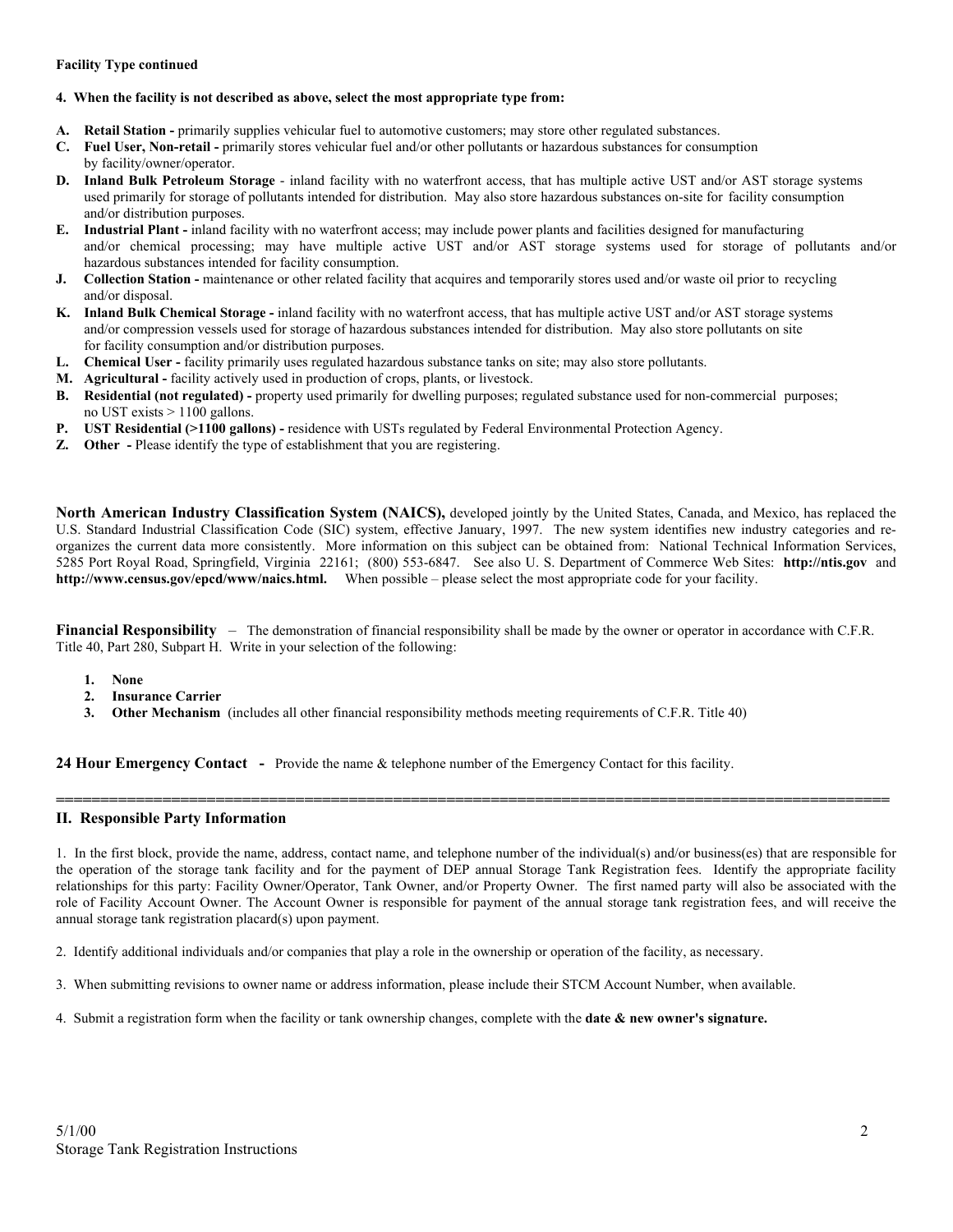- **III. Tank/Compression Vessel Information** Complete one row in Section C for each storage tank and/or compression vessel system located at the facility. Use the following system description codes where appropriate.
- **1. Tank ID -** number systems sequentially, or provide a unique identification number; do not use symbols  $(\#$ ,  $\%$ , -, etc.).
- **2. Tank or Vessel Indicator** write in T or V to describe the system type.
- **3. Tank Placement** Write in A or U to designate aboveground or underground placement of the system.
- **4. Tank Capacity** Write in the storage tank capacity in gallons.
- **5. Installation Date**  Record the date of first installation in 'MM/YY' format; provide a best estimate if unknown.
- **6. Tank Content** Record the current content (or last content, if system is closed or not in use) from the list below.
- **A.** Leaded gasoline **K.** Kerosene **S.** Chlorine compound
	-
- 
- 
- **C.** Gasohol **M.** Fuel oil: on-site heating only; USTs or ASTs <30K gals **U.** Mineral acid
- 
- 
- 
- 
- 
- **G.** Diesel fuel emergency generator **Q.** Pesticide **Y.** Unknown Substance
	-
- **B.** Unleaded gasoline **L.** Waste oil / Used oil **T.** Hazardous substance (CERCLA)
	-
- **D.** Vehicular diesel **N.** Fuel oil: distribution; or on-site heating ASTs > 30K gals **V.** Grades 5 & 6, bunker 'C' residual oils
- **E.** Aviation gasoline **O.** New & lube oil **W.** Petroleum-base additive product
- **F.** Jet diesel fuel **P.** Generic Gasoline grade unknown **X.** Miscellaneous petroleum-base product
	-
- **H.** Diesel fuel generator or pump **R.** Ammonia compound **Z.** Other Substance: please identify

**\*** Mineral Acid = Hydrobromic acid, Hydrochloric acid, Hydrofluoric acid, Phosphoric acid, Sulfuric acid.

\* M = fuel is used solely to heat the facility premises and must be stored in a tank with capacity < 30,000 gallons; exempt from regulation.

\* N = fuel is distributed as heating fuel, or fuel is used solely to heat the facility premises , but the storage tank capacity exceeds 30,000 gallons.

# **\*\* Compartmented tanks – register as a single tank; itemize the size and contents of each compartment.**

## **\*\* Manifold tanks – register as individual storage tanks; with individual size and content – even though they are "connected".**

**7. Status** - Record the current status of the system, & the status effective date (or best estimate) in 'MM/YY' format. Update the tank status timely, as necessary for tanks moving between "in service" and "out of service" status.

**A. Properly closed in place \*** UST filled with sand, concrete or other inert material; AST rendered unusable.

# **B. Removed from the site \***

- **\*A or B:** UST Closure Assessment required after 12/10/90; AST Closure Assessment required after 3/12/91 refer to 62-761.800, F.A.C.
- **E. Construction modified** AST constructed as a "mobile tank" or enclosed in a building; no longer retains a "regulated" status.
- **F. Unmaintained tank** UST/AST not in use, not properly closed, not to be returned to service (tank must be properly closed within 90 days).
- **T. Out-of-service tank** UST/AST locked and monitored (10 yr limit for USTs with secondary containment; 2 yr limit for corrosion-protected USTs; 1 yr limit for unprotected USTs; 5 yr limit for ASTs).
- **U. In-service** UST/AST may be empty for up to 45 days for routine services/maintenance only.
- **V. Temporary out of service** special designation for field-erected ASTs, greater than or equal to 50,000 gallon capacity; may be empty for up to 180 days for routine services/maintenance only.
- **Z. Non-regulated product** stored in tank; provide status effective date when status relates to a 'change in product' for a particular storage tank.

**8. Construction, Piping, and Monitoring Attributes –** please select from the lists below, the codes that best describe the attributes of each storage tank system. \*\* When *"Z. Other DEP Approved"* is selected; please specify the EQ #. \*\*

| $==$ | <b>CONSTRUCTION</b>             |    |                                                                         |    |                                           |
|------|---------------------------------|----|-------------------------------------------------------------------------|----|-------------------------------------------|
|      | <b>Primary Construction: C.</b> |    | Steel                                                                   |    |                                           |
|      |                                 | D. | <b>Unknown</b>                                                          |    | Concrete                                  |
|      |                                 | Е. | Fiberglass                                                              | Y. | Polyethylene                              |
|      |                                 | F. | Fiberglass-clad steel                                                   | Z. | Other DEP approved tank material          |
|      |                                 |    | <b>Overfill/Spill:</b> A. Ball check valve                              |    | $\mathbf{O}$ . Tight fill                 |
|      |                                 |    | M. Spill containment bucket                                             |    | <b>P.</b> Level gauges, high-level alarms |
|      |                                 | N. | Flow shut-off                                                           | О. | Other DEP approved protection method      |
|      |                                 |    | <b>Corrosion Protection:</b> G. Cathodic protection - sacrificial anode | Н. | Cathodic protection - impressed current   |